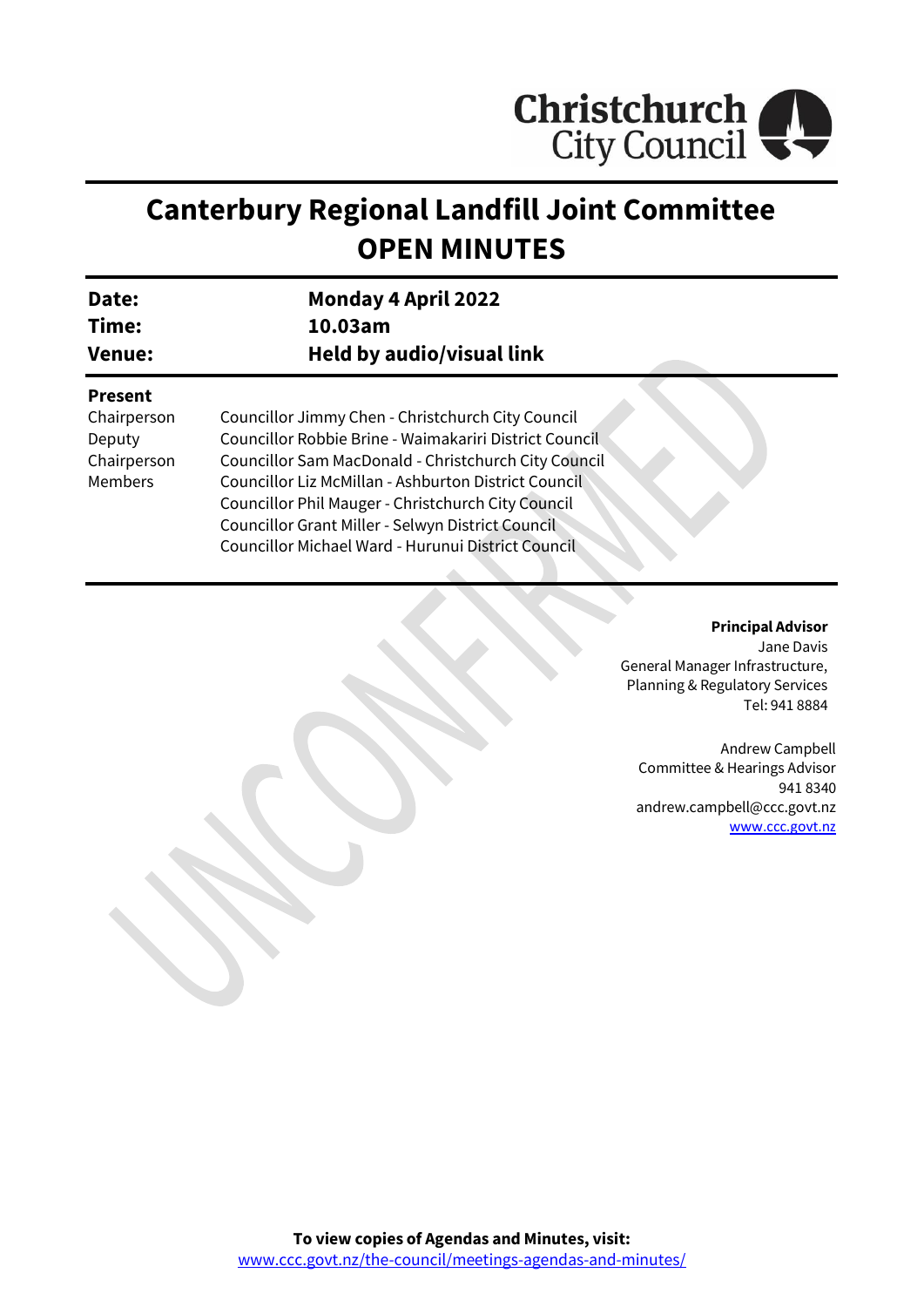

### **Karakia Tīmatanga**: Councillor Chen

The agenda was dealt with in the following order.

## **1. Apologies Ngā Whakapāha**

### **Committee Decision**

No apologies were received.

# **2. Declarations of Interest Ngā Whakapuaki Aronga**

There were no declarations of interest recorded.

# **3. Confirmation of Previous Minutes Te Whakaāe o te hui o mua**

### **Joint Committee Resolved CRLC/2022/00001**

That the Open Minutes and Public Excluded Minutes of the Canterbury Regional Landfill Joint Committee meeting held on Monday, 2 August 2021 be confirmed.

Councillor MacDonald/Councillor McMillan **Carried**

# **4. Transwaste Canterbury Ltd - Interim Report for the six months to 31 December 2021**

**Joint Committee Resolved CRLC/2022/00002**

### **Office Recommendation adopted without change**

**Part C**

That the Canterbury Regional Landfill Joint Committee:

 $1.$ Receives Transwaste Canterbury Ltd's Interim Report for the six months ended 31 December 2021.

Councillor Chen/Councillor Brine **Carried**